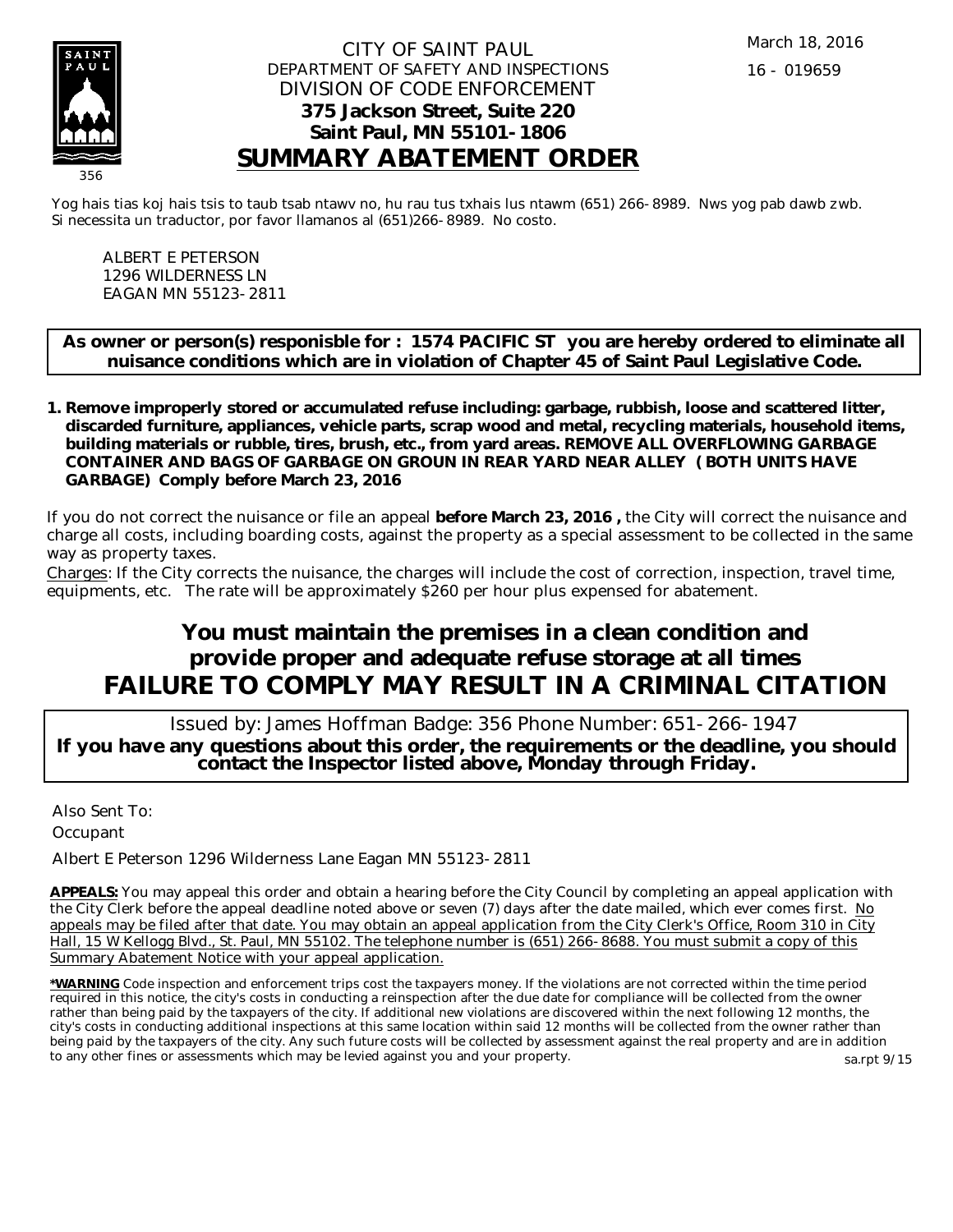

#### CITY OF SAINT PAUL DEPARTMENT OF SAFETY AND INSPECTIONS DIVISION OF CODE ENFORCEMENT **375 Jackson Street, Suite 220 Saint Paul, MN 55101-1806 SUMMARY ABATEMENT ORDER**

Yog hais tias koj hais tsis to taub tsab ntawv no, hu rau tus txhais lus ntawm (651) 266-8989. Nws yog pab dawb zwb. Si necessita un traductor, por favor llamanos al (651)266-8989. No costo.

OCCUPANT 1574 PACIFIC ST ST PAUL MN 55106-6618

**As owner or person(s) responisble for : 1574 PACIFIC ST you are hereby ordered to eliminate all nuisance conditions which are in violation of Chapter 45 of Saint Paul Legislative Code.**

**Remove improperly stored or accumulated refuse including: garbage, rubbish, loose and scattered litter, 1. discarded furniture, appliances, vehicle parts, scrap wood and metal, recycling materials, household items, building materials or rubble, tires, brush, etc., from yard areas. REMOVE ALL OVERFLOWING GARBAGE CONTAINER AND BAGS OF GARBAGE ON GROUN IN REAR YARD NEAR ALLEY ( BOTH UNITS HAVE GARBAGE) Comply before March 23, 2016**

If you do not correct the nuisance or file an appeal **before March 23, 2016 ,** the City will correct the nuisance and charge all costs, including boarding costs, against the property as a special assessment to be collected in the same way as property taxes.

Charges: If the City corrects the nuisance, the charges will include the cost of correction, inspection, travel time, equipments, etc. The rate will be approximately \$260 per hour plus expensed for abatement.

# **You must maintain the premises in a clean condition and provide proper and adequate refuse storage at all times FAILURE TO COMPLY MAY RESULT IN A CRIMINAL CITATION**

 Issued by: James Hoffman Badge: 356 Phone Number: 651-266-1947 **If you have any questions about this order, the requirements or the deadline, you should contact the Inspector listed above, Monday through Friday.**

Also Sent To:

Albert E Peterson/Susan F Peterson 1296 Wilderness Ln Eagan MN 55123-2811

Albert E Peterson 1296 Wilderness Lane Eagan MN 55123-2811

**APPEALS:** You may appeal this order and obtain a hearing before the City Council by completing an appeal application with the City Clerk before the appeal deadline noted above or seven (7) days after the date mailed, which ever comes first. No appeals may be filed after that date. You may obtain an appeal application from the City Clerk's Office, Room 310 in City Hall, 15 W Kellogg Blvd., St. Paul, MN 55102. The telephone number is (651) 266-8688. You must submit a copy of this Summary Abatement Notice with your appeal application.

**\*WARNING** Code inspection and enforcement trips cost the taxpayers money. If the violations are not corrected within the time period required in this notice, the city's costs in conducting a reinspection after the due date for compliance will be collected from the owner rather than being paid by the taxpayers of the city. If additional new violations are discovered within the next following 12 months, the city's costs in conducting additional inspections at this same location within said 12 months will be collected from the owner rather than being paid by the taxpayers of the city. Any such future costs will be collected by assessment against the real property and are in addition to any other fines or assessments which may be levied against you and your property. sa.rpt 9/15